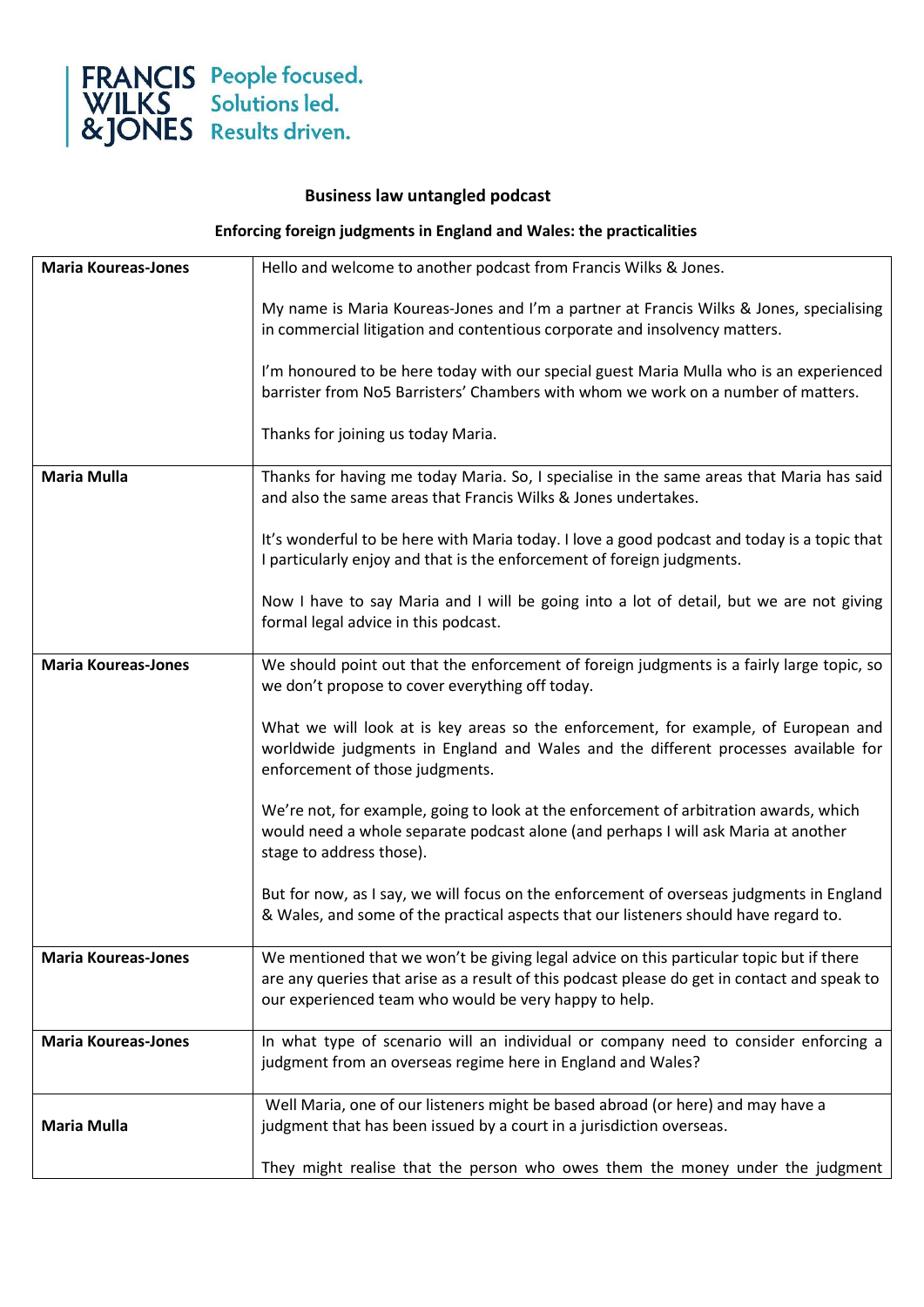|                            | overseas is based here or resident in this country. The debtor might be an individual or a<br>company that owes the money.                                                                                                                                                                                                                                                                                                     |
|----------------------------|--------------------------------------------------------------------------------------------------------------------------------------------------------------------------------------------------------------------------------------------------------------------------------------------------------------------------------------------------------------------------------------------------------------------------------|
|                            | Or they may find out from investigations that the person who owes them the money has<br>assets based here in England and Wales.                                                                                                                                                                                                                                                                                                |
|                            | The creditor (that is, the person who is owed the money under the judgment) may want<br>to consider:                                                                                                                                                                                                                                                                                                                           |
|                            | 1) Having the foreign judgment recognised here and;                                                                                                                                                                                                                                                                                                                                                                            |
|                            | 2) Then taking steps to enforce that judgment by, for example, seizing the debtor's goods<br>or obtaining a charging order over the debtor's property. There are lots of options that<br>can be investigated.                                                                                                                                                                                                                  |
|                            | So, by way of example, if you have a judgment from say, the USA or China, but you are<br>aware that the debtor has assets in England and Wales which you would like to try and<br>seize if possible to satisfy the debt then you would then take steps to get the judgment<br>recognised here.                                                                                                                                 |
|                            | One way for the creditor to find out about assets held by the debtor is to undertake what<br>we call a detailed tracing report to see exactly what the debtor has which might be worth<br>pursuing. I work with a number of good tracing experts who always produce good<br>reports for me.                                                                                                                                    |
|                            | Now it is important to note that no enforcement steps may be taken in relation to the<br>judgment debt until the foreign judgment has been what we refer to as officially<br>'recognised' by the courts here.                                                                                                                                                                                                                  |
| <b>Maria Koureas-Jones</b> | So, shall we look at enforcing a European judgment first? So, that's a judgment that has<br>been obtained in an EU or an EFTA member state.                                                                                                                                                                                                                                                                                    |
|                            | For those of you that don't know, EFTA stands for the European Free Trade Association<br>and it consists of Iceland, Liechtenstein, Norway and Sweden.                                                                                                                                                                                                                                                                         |
| <b>Maria Mulla</b>         | Yes, well we know that post-Brexit (by that, I mean all judgments obtained in claims<br>issued after the 31 January 2020), the Brussels Recast Regulation no longer applies.                                                                                                                                                                                                                                                   |
|                            | The UK did submit an application in April 2020 to join the Lugano Convention (which<br>actually would have made enforcement matters relatively straightforward), but<br>unfortunately this was rejected by the European Commission.                                                                                                                                                                                            |
| <b>Maria Koureas-Jones</b> | Yes absolutely. I understand that the decision now rests with European Council if the UK<br>decides to pursue its application further, but we are going to have to watch this space in<br>relation to that. In the meantime, without having the Lugano Convention to rely upon<br>there are several other mechanisms available to creditors overseas one being the 2005<br>Hague Convention on the Choice of Court agreements. |
| <b>Maria Mulla</b>         | Yes, the Hague Convention on the Choice of Court agreements.                                                                                                                                                                                                                                                                                                                                                                   |
|                            | There are many contracting parties (that is, a number of different countries and states)<br>who are a party to the Hague Convention. An example of some of those are the United<br>Kingdom, various EU member states, Mexico, Singapore and Montenegro.                                                                                                                                                                        |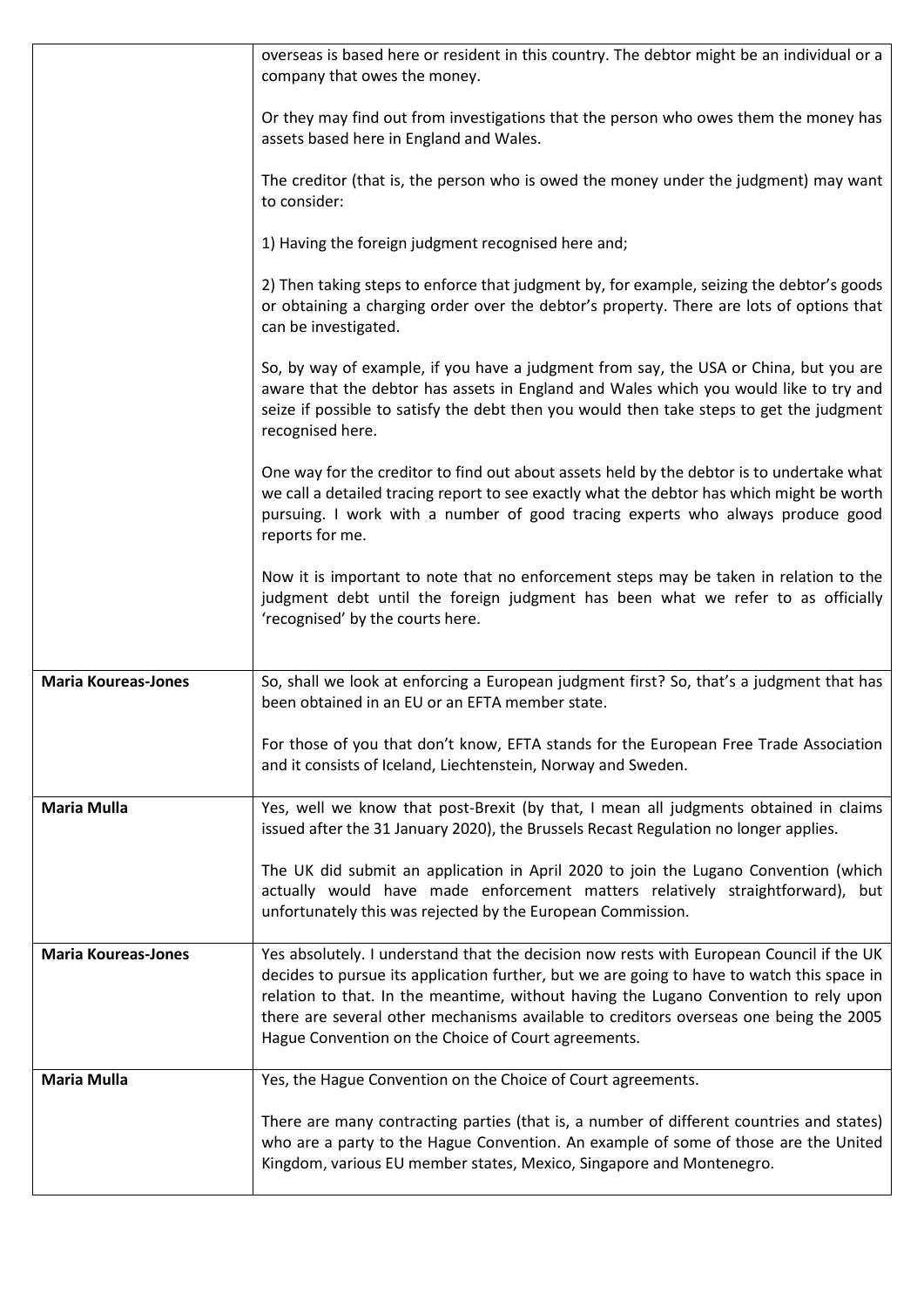|                            | Now, the UK actually joined the Hague Convention in its own right from the 1 January<br>2021.                                                                                                                                                                                                                                                                                                                                                                                                |
|----------------------------|----------------------------------------------------------------------------------------------------------------------------------------------------------------------------------------------------------------------------------------------------------------------------------------------------------------------------------------------------------------------------------------------------------------------------------------------------------------------------------------------|
|                            | However, the ambit of the Hague Convention is quite narrow, and it only applies to<br>certain disputes and, specifically, where the parties have agreed in their contract a choice<br>of court clause.                                                                                                                                                                                                                                                                                       |
|                            | I do recall at the time that Brexit was going on that many lawyers were inserting into<br>their agreements the choice of court jurisdiction clauses to ensure that their contracts<br>would then fall within the ambit of the Hague Convention.                                                                                                                                                                                                                                              |
|                            | However, one of the downsides of the Hague Convention is that it will only apply if the<br>clause had actually been entered into after the 1 January 2021!                                                                                                                                                                                                                                                                                                                                   |
|                            | So, if you do have an agreement, you might wish to check there is a clause in there that<br>enables the Convention to apply.                                                                                                                                                                                                                                                                                                                                                                 |
|                            | If there is, this should enable the judgment to be easily recognised in this jurisdiction.                                                                                                                                                                                                                                                                                                                                                                                                   |
|                            | Now, I know what we are all thinking, it is all very complex post-Brexit isn't it Maria?                                                                                                                                                                                                                                                                                                                                                                                                     |
| <b>Maria Koureas-Jones</b> | It is indeed.                                                                                                                                                                                                                                                                                                                                                                                                                                                                                |
|                            | So, it is perhaps a good time for a recap.                                                                                                                                                                                                                                                                                                                                                                                                                                                   |
|                            | Enforcing a European judgment. First, let's have a look to see whether the 2005 Hague<br>Convention applies. If it doesn't, then the alternative considerations are whether the<br>creditor has the option to enforce under a bilateral treaty between the UK and the<br>member state that issued the judgment or, alternatively, whether the creditor can look<br>to enforce through the statutory regime that allows enforcement of a judgment here in<br>the courts of England and Wales. |
| <b>Maria Mulla</b>         | Yes, so it's important to talk about what is referred to as the statutory regime. So many<br>states have bilateral treaties in place between them which enables the judgments to be<br>recognised very easily but where there are no bilateral treaties in place we will need to<br>check if there is a particular statutory regime that can be relied on.                                                                                                                                   |
|                            | Now when we refer to "the statutory regime", this is very specific and what is the<br>statutory regime is either the Administration of Justice Act 1920 or the Foreign<br>Judgments (Reciprocal) Enforcement Act 1933.                                                                                                                                                                                                                                                                       |
|                            | The creditor or most likely their legal advisor) will need to check the statute to see the<br>up-to-date position on which countries are actually a party to that act but the<br>Administration of Justice Act covers most commonwealth states and some small UK<br>overseas territories.                                                                                                                                                                                                    |
|                            | I know also that the Foreign Judgments (Reciprocal) Enforcement Act that I have referred<br>to enables the reciprocal recognition of judgments between for instance the UK and<br>Australia.                                                                                                                                                                                                                                                                                                 |
| <b>Maria Koureas-Jones</b> | So, if the statutory regime is going to be relied upon by a creditor, that creditor will be<br>subject to the Court rules that govern the English courts, and these are the Civil<br>Procedure Rules.                                                                                                                                                                                                                                                                                        |
|                            | A formal application to the English court will need to be made for the judgment to be                                                                                                                                                                                                                                                                                                                                                                                                        |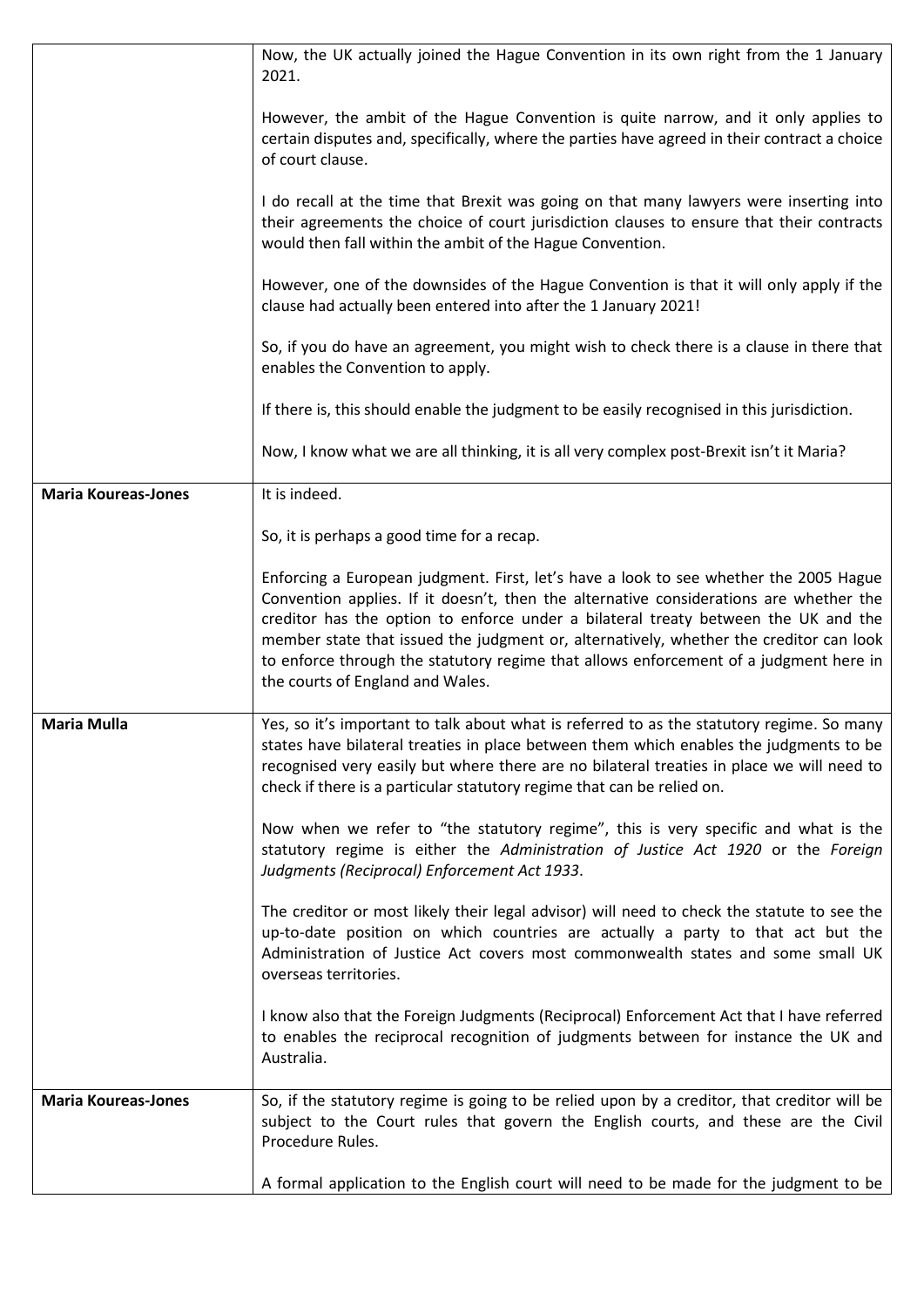|                            | registered and that application is made under Part 74 of the Civil Procedure Rules that I<br>have just mentioned. The Practice Direction under 74 is also worth a review.                                                                                                                                                                                                    |
|----------------------------|------------------------------------------------------------------------------------------------------------------------------------------------------------------------------------------------------------------------------------------------------------------------------------------------------------------------------------------------------------------------------|
|                            | The application to the court will need to be filed with written evidence which exhibits:                                                                                                                                                                                                                                                                                     |
|                            | A certified copy of the judgment plus any translation where that is needed;                                                                                                                                                                                                                                                                                                  |
|                            | The application will also need to be accompanied by a witness statement which<br>sets out the grounds upon which the creditor is entitled to enforce their<br>judgment here in England and Wales. So, for example, it will need to say whether<br>the judgment being enforced is a money judgment, and whether interest applies<br>to the judgment.                          |
| <b>Maria Mulla</b>         | It is also important to note Maria that the court will still retain a general discretion as to<br>whether the court wishes to permit recognition.                                                                                                                                                                                                                            |
|                            | However, if all of the practical aspects that we have discussed are complied with, and the<br>correct route has been chosen, recognition should be a relatively straightforward<br>process.                                                                                                                                                                                  |
|                            | It is also worth mentioning that there are time limits that can impact the enforcement of<br>judgments under the statutory regime and advice should be taken about what time limits<br>apply to any judgment if it is to be successfully enforced here.                                                                                                                      |
| <b>Maria Koureas-Jones</b> | So, if the Hague Convention does not apply and the Statutory Regime does not allow for<br>enforcement here, the other mechanism to be considered is "the common law" regime<br>for enforcing judgments in England and Wales.                                                                                                                                                 |
| <b>Maria Mulla</b>         | Yes, and this is the area that I mainly deal with in my advice.                                                                                                                                                                                                                                                                                                              |
|                            | So, it is referred to as "the common law regime" because it is based entirely on case law<br>and is not covered by any statute or codified process. So, for instance, if we wanted to<br>enforce an English judgment say, in Germany, and none of the above mechanisms that<br>Maria and I have referred to applied, then we would need to rely on local laws in<br>Germany. |
|                            | Essentially, to enforce a judgment under the common law regime, a fresh debt claim will<br>be issued in the high court based on the overseas judgment. However, I have to say<br>Maria that the process under this regime is far more onerous for a creditor.                                                                                                                |
| <b>Maria Koureas-Jones</b> | One of the reasons for that of course is that there are a few conditions that a creditor will<br>need to satisfy before they can rely on the common law regime.                                                                                                                                                                                                              |
|                            | So, for example, the sum claimed has to be for a definite sum, it must be final and<br>conclusive and when we refer to 'final', it is important to point out that an appeal will not<br>affect the finality of a judgment. So, for example, even a judgment obtained in default<br>may actually be regarded as being final and therefore be enforceable.                     |
|                            | A creditor will also need to consider whether at the time the judgment was issued, the<br>debtor was actually present in the country that issued the judgment.                                                                                                                                                                                                               |
|                            | Now this seems like a strange thing to have to consider, but if the debtor was not in the<br>country when the judgment was issued, a creditor may have difficulty seeking to enforce<br>the judgment. So this is something that needs to be considered quite carefully. A creditor                                                                                           |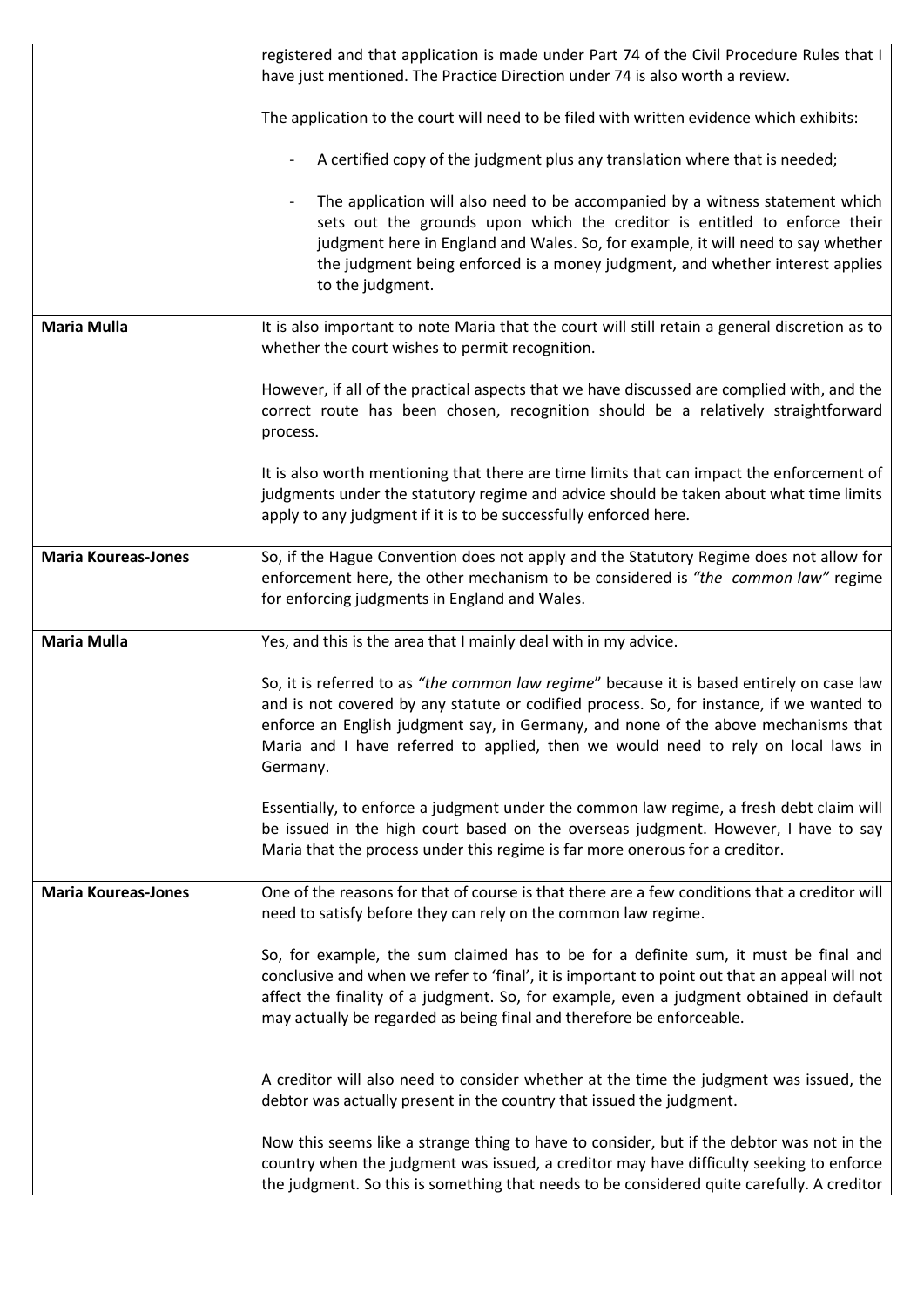|                            | will need to consider, for example, whether in some way if the debtor agreed to the<br>jurisdiction of the court that issued the judgment, for example, under a contract.                                                                                                                                                                                                                               |
|----------------------------|---------------------------------------------------------------------------------------------------------------------------------------------------------------------------------------------------------------------------------------------------------------------------------------------------------------------------------------------------------------------------------------------------------|
| Maria Mulla                | Yes, for instance, I had a case where this issue arose it was a massive debt that I was<br>advising on where the judgment was obtained in the United States.                                                                                                                                                                                                                                            |
|                            | However, it became clear that the debtor was not actually in the United States at the<br>time of the judgment. He was based in the UK and there was no way of arguing that the<br>debtor had voluntarily submitted to the US jurisdiction.                                                                                                                                                              |
|                            | There was no evidence at all that they were even aware of the US court process as it was<br>going on.                                                                                                                                                                                                                                                                                                   |
|                            | Sometimes there may be a clause in the contract, as Maria said, which the debtor has<br>agreed to where you may try and argue well clearly they intended to submit to that<br>jurisdiction but in this example that I am referring to there was nothing like that to rely<br>upon at all. So, we did not proceed with relying on the common law regime to enforce<br>the judgment in English and Wales. |
| <b>Maria Koureas-Jones</b> | We mentioned conditions earlier and one of the other key conditions to mention is that<br>the judgment cannot be in respect of enforcement of tax, a penalty or a fine. So any<br>judgment based on that is going to face difficulties in terms of enforcing under the<br>common law regime.                                                                                                            |
| <b>Maria Mulla</b>         | So if you do have a judgment that satisfies many of the conditions that Maria and I have<br>discussed, you really need to get the legal process going.                                                                                                                                                                                                                                                  |
|                            | At the first instance, obviously you need to obtain expert legal advice to ensure that you<br>have a judgment that may be enforced under the common law regime.                                                                                                                                                                                                                                         |
|                            | The second step is that a fresh claim will need to be commenced here in the commercial<br>court, with a certified copy of the judgment relied upon.                                                                                                                                                                                                                                                     |
| <b>Maria Koureas-Jones</b> | We mentioned that sometimes the process can be more onerous for creditors but<br>actually this in my mind verifies the importance of taking good legal advice because<br>actually there are steps that can be taken to shorten the process.                                                                                                                                                             |
|                            | So, for example, where no defence is filed by a debtor to the claim to enforce a judgment<br>in England and Wales under the common law regime, it is possible to<br>apply for summary judgment which will allow the matter to be determined more quickly<br>and enable a creditor to get on and enforce their judgment.                                                                                 |
| <b>Maria Mulla</b>         | Yes indeed, but unfortunately sometimes cases are defended and there are a number of<br>defences that a debtor may reasonably rely upon. For instance, they can try and say that<br>the initial judgment was obtained by fraud, or that the foreign court breached the<br>principles of natural justice.                                                                                                |
|                            | This might be where, for example, there may have been a procedural aspect which was<br>not considered by the foreign court or, by way of example, a party may have been<br>prevented from making submissions in the court proceedings themselves.                                                                                                                                                       |
| <b>Maria Koureas-Jones</b> | It is worth mentioning that the court can also refuse to recognise an overseas judgment if<br>there are any concerns surrounding public policy.                                                                                                                                                                                                                                                         |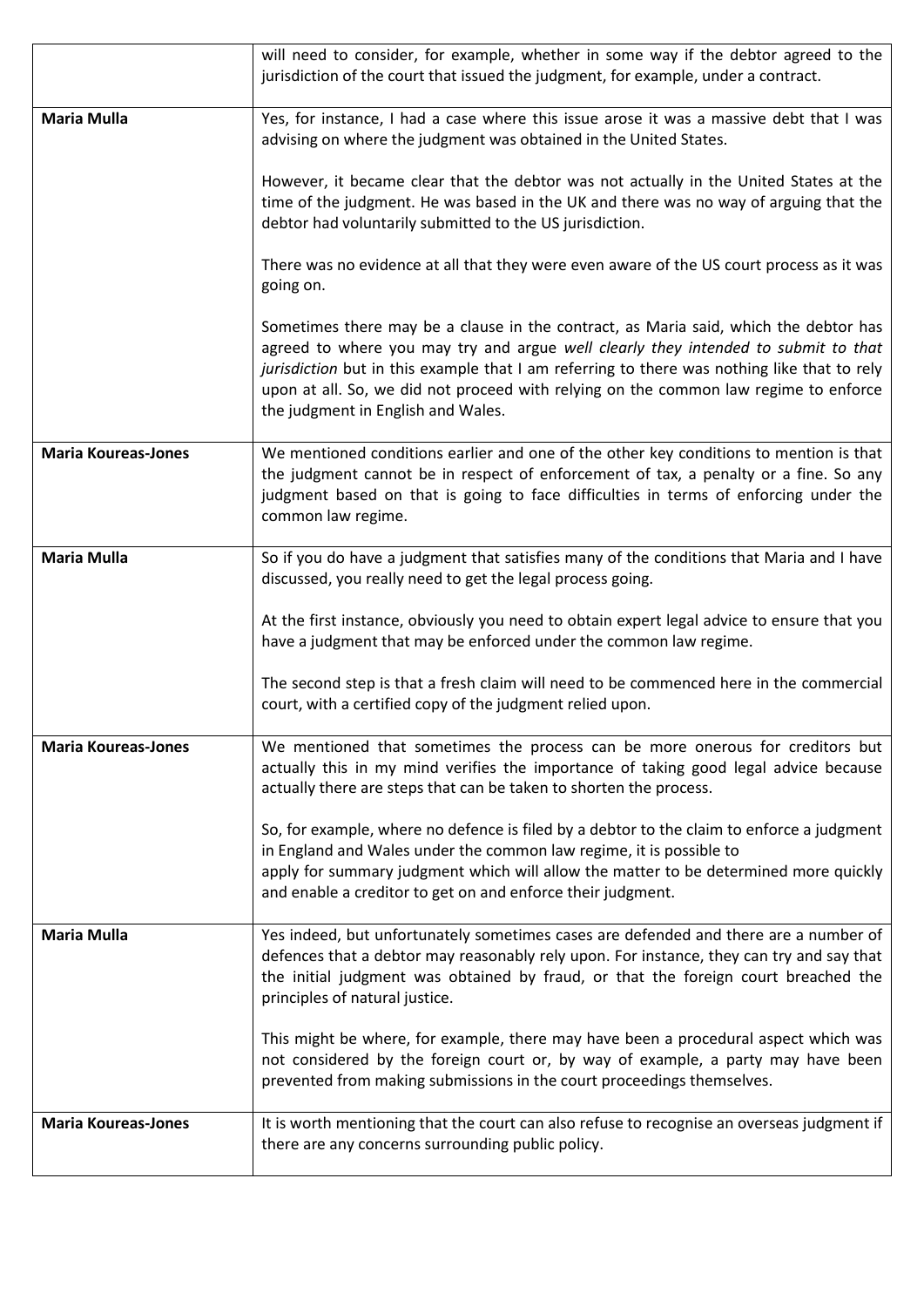|                            | For instance, if any human rights issues apply. This may be in respect of some<br>jurisdictions that perhaps have a questionable human rights record and where there are<br>doubts regarding the integrity of the foreign judgment obtained.                                                                                                                                          |
|----------------------------|---------------------------------------------------------------------------------------------------------------------------------------------------------------------------------------------------------------------------------------------------------------------------------------------------------------------------------------------------------------------------------------|
| <b>Maria Mulla</b>         | Yes, indeed but, ultimately, where a spurious defence has been raised by a debtor, a<br>creditor may still be able to apply for summary judgment so that the enforcement is<br>dealt with much more quickly.                                                                                                                                                                          |
| <b>Maria Koureas-Jones</b> | It seems like a good time to recap there.                                                                                                                                                                                                                                                                                                                                             |
|                            | So, we are looking at the Hague Convention, we are looking at bilateral treaties, we are<br>looking at whether enforcement under a statutory regime is possible and if not under the<br>common law regime.                                                                                                                                                                            |
|                            | Now we have covered off the legal processes Maria shall we have a look at some of the<br>practical aspects that need to be considered?                                                                                                                                                                                                                                                |
| <b>Maria Mulla</b>         | Absolutely, the practical aspects are always very important!                                                                                                                                                                                                                                                                                                                          |
|                            | So as I mentioned earlier time limits are key. Generally you have six years in which to<br>enforce a foreign judgment. But as there are a lot of practical considerations to think<br>about - particularly ensuring that you obtain the correct legal advice because we have<br>heard that things are quite complex - I wouldn't mess around in taking action.                        |
|                            | If you have a judgment, act quickly to take steps to get the judgment first recognised,<br>and then enforced here.                                                                                                                                                                                                                                                                    |
|                            | It is also worth discussing assets being dissipated Maria because we may have a case<br>where you need to act very quickly indeed.                                                                                                                                                                                                                                                    |
| <b>Maria Koureas-Jones</b> | Absolutely. As with all enforcement, it is only worth enforcing a judgment if there is an<br>asset at the end against which a recovery can be made. So one of the key issues is<br>assessing whether assets are being moved around or risk being dissipated by a debtor in<br>order to frustrate the enforcement process.                                                             |
|                            | If a creditor has a genuine concern that there is a risk of assets being moved, hidden,<br>dissipated then it may also be necessary for a creditor to apply for a freezing order so<br>that the debtor's assets are frozen so not to frustrate the enforcement process.                                                                                                               |
| <b>Maria Mulla</b>         | Yes and to do that that will be a formal application seeking a court order preventing<br>those assets from actually being moved about.                                                                                                                                                                                                                                                |
|                            | Now if the assets are based here, the freezing order can apply here.                                                                                                                                                                                                                                                                                                                  |
|                            | But if you have assets that are based in multiple jurisdictions or overseas you can also<br>consider obtaining a worldwide freezing injunction.                                                                                                                                                                                                                                       |
| <b>Maria Koureas-Jones</b> | It is perhaps well timed because we are certainly seeing more and more circumstances<br>that are giving rise to our clients needing to apply for freezing orders and particularly<br>worldwide freezing orders are being used frequently where assets are held in multiple<br>locations and those draconian steps are required to stop the frustration of the<br>enforcement process. |
| <b>Maria Mulla</b>         | Yes, so, if we get the judgment recognised here and we know the assets have not been                                                                                                                                                                                                                                                                                                  |